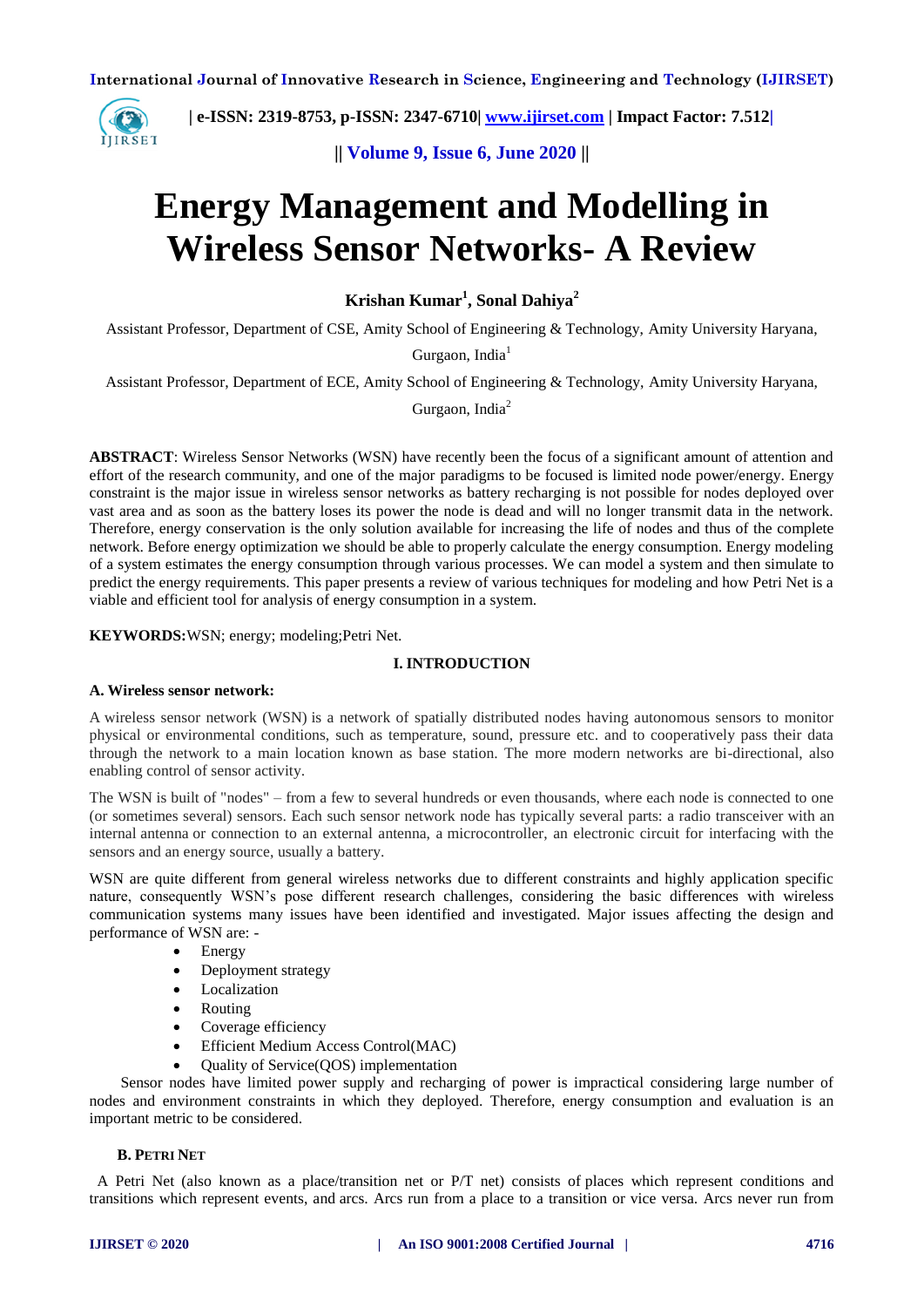

# **| e-ISSN: 2319-8753, p-ISSN: 2347-6710| [www.ijirset.com](http://www.ijirset.com/) | Impact Factor: 7.512|**

## **|| Volume 9, Issue 6, June 2020 ||**

place to place or transition to transition. The places from which an arc runs to a transition are called the input places; the places to which arcs run from a transition are called the output places.

In the Petri Net graph, a place is denoted by a circle, a transition by a box or a bar and an arc by a directed line. A Petri Net is a PT-Net with tokens assigned to its places denoted by black dots, and the token distribution over its places is done initially by a marking function denoted by M0. A token is interpreted as a command given to a condition (place) for firing an event (transition). An event or transition can fire, when it's all input conditions or places may have sufficient number of tokens. A transition consumes the tokens from input places equal in number to its associated weights sum of its input arcs and puts the token to the output places equal in number to its associated weights sum of its output arcs. So tokens initially in places should be grater or equal to its associated output arcs for firing the corresponding output transitions.

See Fig. 1.



Fig. 1 Petri Net

 A Petri Net (also known as a place/transition net or P/T net) is one of several mathematical modeling languages for the description of distributed systems. A Petri net is a directed bipartite graph in which the nodes represent transitions (i.e. events that may occur, signified by bars) and places (i.e. conditions, signified by circles). The directed arcs describe which places are pre- and/or post-conditions for which transitions (signified by arrows). Some sources state that Petri nets were invented in August 1939 by Carl Adam Petri- at the age of 13 — for the purpose of describing chemical processes.

 A Petri net consists of places, transitions, and arcs. Arcs run from a place to a transition or vice versa, never between places or between transitions. The places from which an arc runs to a transition are called the input places of the transition; the places to which arcs run from a transition are called the output places of the transition.

Graphically, places in a Petri net may contain a discrete number of marks called tokens. In an abstract sense relating to a Petri net diagram, a transition of a Petri net may fire if it is enabled, i.e. there are sufficient tokens in all of its input places; when the transition fires, it consumes the required input tokens, and creates tokens in its output places. A firing is atomic, i.e., a single non-interruptible step.

Unless an execution policy is defined, the execution of Petri nets is nondeterministic: when multiple transitions are enabled at the same time, any one of them may fire, since firing is nondeterministic, and multiple tokens may be present anywhere in the net (even in the same place), Petri nets are well suited for modeling the concurrent behavior of distributed systems.

Definition 1. A net is a triple  $N = (P, T, F)$  where: P and T are disjoint finite sets of places and transitions, respectively. F⊂ (P×T) ∪ (T×P) is a set of arcs (or flow relations).

Definition 2. A Petri net is a net of the form  $PN = (N, M, W)$ , which extends the elementary net so that:  $N = (P, T, F)$  is a net. M:  $P \rightarrow Z$  is a place multiset, where Z is a countable set.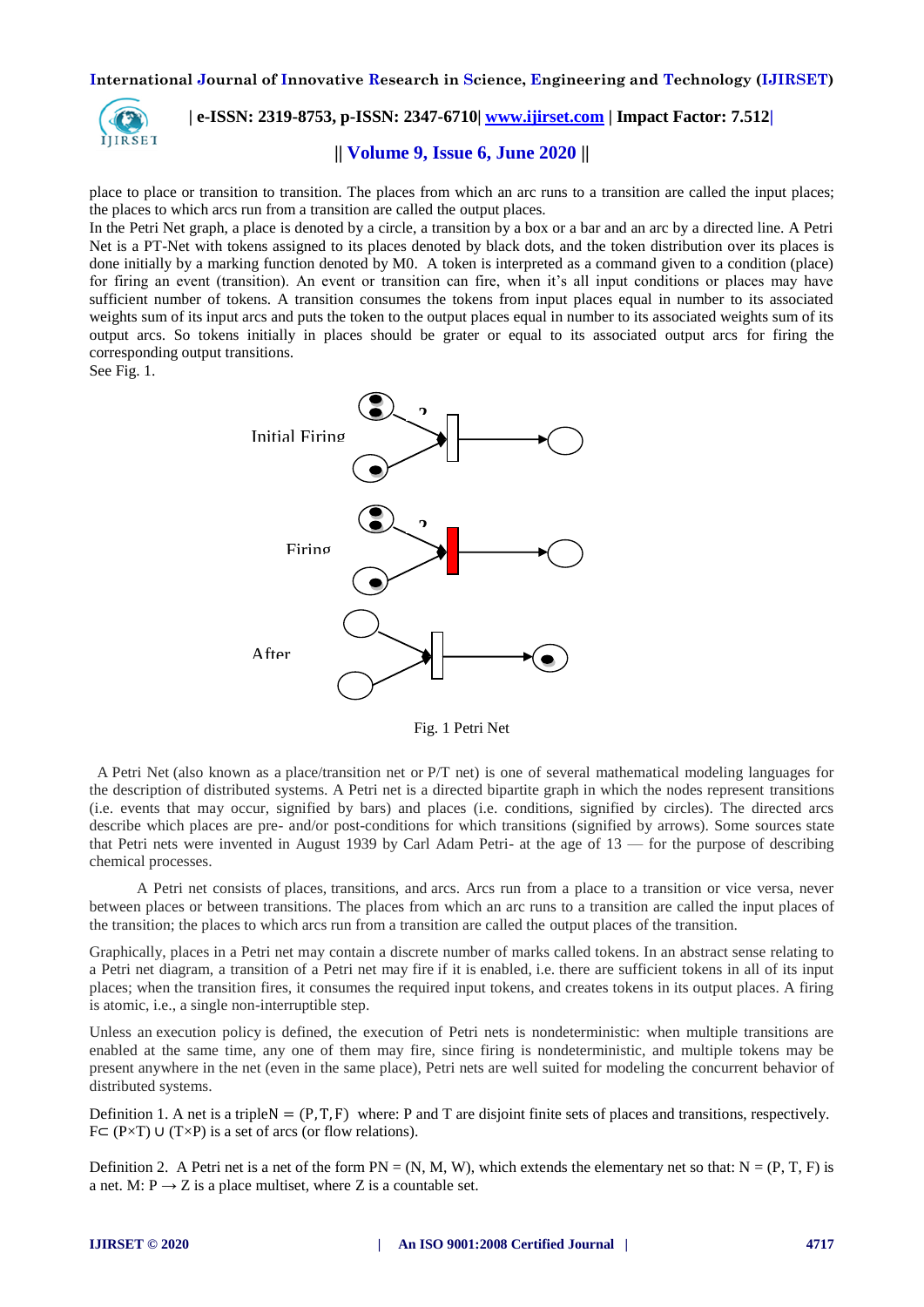

 **| e-ISSN: 2319-8753, p-ISSN: 2347-6710| [www.ijirset.com](http://www.ijirset.com/) | Impact Factor: 7.512|**

## **|| Volume 9, Issue 6, June 2020 ||**

M extends the concept of configuration and is commonly described with reference to Petri net diagrams as a marking. W:  $F \rightarrow Z$  is an arc multiset, so that the count (or weight) for each arc is a measure of the arc multiplicity.

#### **II. REVIEW LITERATURE**

Energy minimization is a serious issue in wireless sensor networks to extend the lifetime and minimize costs. However, in order to gain an accurate understanding of issues regarding power minimization, modeling techniques capable of accurately predicting energy consumption are needed. Energy consumption is the core issue in wireless sensor networks (WSN). To generate a node energy model that can accurately reveal the energy consumption of sensor nodes is an extremely important part of protocol development, system design and performance evaluation in WSNs.

An overall model which gave a feasible formulation to express the overall energy consumption of a generic wireless sensor network application in terms of its energy constituents was proposed by Najmeh Kamyabpour et. al [1]. In 2010, A. Courtay et. al. [2] suggested a global power consumption model dedicated to Wireless Sensor Network nodes. In 2011 John Khalil Jacoub et. al. [3] studied the distributed nature of WSNs and the interaction between software and hardware components which makes it difficult to correctly design and develop WSN systems. One solution to the WSN design challenges is system modeling. A survey of 9 WSN modeling techniques to differentiate how each technique models different parts of the system such as sensor behavior, sensor data and hardware was done.

In, 2010 SHI Zhang-song et. al. [4], recommended a generalized stochastic Petri net (GSPN) based model to predict the energy consumption of a WSN with the sleep mechanism for constructing the energy map which provided the theoretical basis and numerical foundation for making efficient use of energy. Ali Shareef et. al. 2008, 2010, 2012[5, 6, 7] proved that Petri nets are a viable option of modeling a processor. He proposed a detailed probabilistic model based on Petri nets to evaluate the energy consumption of a wireless sensor node and showed that the Petri nets accuracy surpasses a Markov model utilizing supplementary variables to account for constant delays

Dan Lozneanu et. al., [8] implemented a global energy model, generic and portable which gave mathematical approach for each part of the wireless sensor node, adaptable to any sensor node that will be or has been deployed. In 2012 Samuel Kounev et. al. [9], suggested Queuing Petri nets as a powerful formalism that can be exploited for modeling distributed systems and evaluating their performance and scalability. By combining the modeling power and expressiveness of queuing networks and stochastic Petri nets, queuing Petri nets can provide a number of advantages. In 2013 Reza Rasouli et. Al. [10], recommended an analytical model for evaluating energy consumption in term of data transmission, reception and aggregation in cluster based WSNs architecture using M/M/1 queuing model. In 2014J.Li et. al. [11], presented a "state-event transition" formal description for WSN nodes and proposed an event-driven QPNbased modeling technique to simulate the energy behaviour of nodes. Besides, the framework architecture of a dedicated energy evaluation platform had been introduced, which can be used to simulate the energy consumption of WSN nodes and to evaluate the system lifetime of WSN.



Fig. 2 Significance of Energy Modeling

#### **III. CONCLUSION**

For energy conservation and optimization in any network or system the first basic requirement is to model the energy in a proper and efficient manner. A system can be modeled for energy conservation in parts and even a part like sensor node can further be modeled in parts i.e. processor, controller, transceiver, memory, each one individually. Petri net model when compared with Markov model and is proved to be better. Modified Petri net like queuing petri nets or colored petri nets are also efficient for energy modeling of a wireless sensor network.